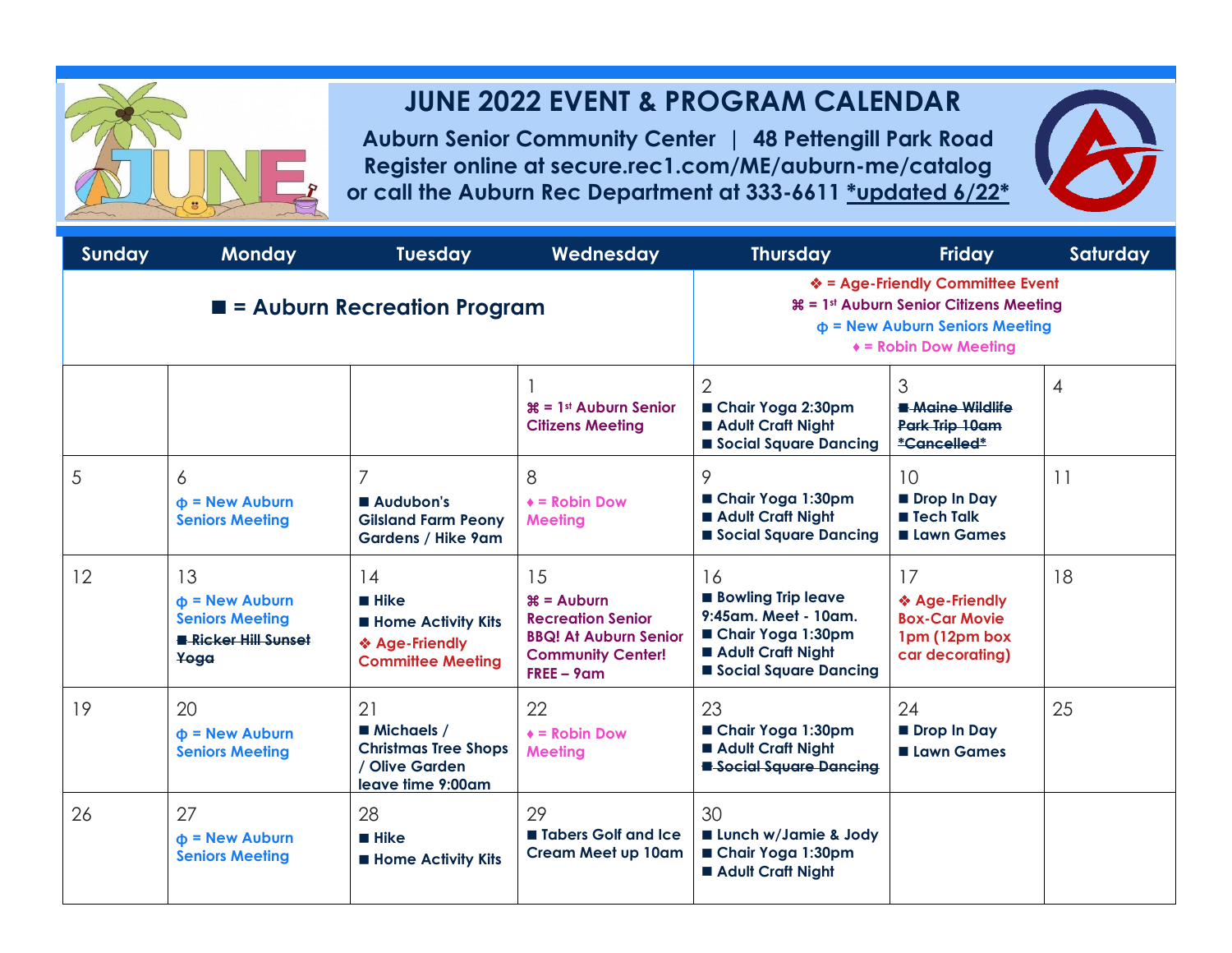| <b>Date</b>            | <b>Time</b>              | Cost                                   | <b>Description</b>                                                                                                                                                                                                                                                                                                                                                                                                                                                                                                                                                                                                                                                                                                                                                                                                                                                                       |
|------------------------|--------------------------|----------------------------------------|------------------------------------------------------------------------------------------------------------------------------------------------------------------------------------------------------------------------------------------------------------------------------------------------------------------------------------------------------------------------------------------------------------------------------------------------------------------------------------------------------------------------------------------------------------------------------------------------------------------------------------------------------------------------------------------------------------------------------------------------------------------------------------------------------------------------------------------------------------------------------------------|
| Wednesday,<br>June 1   | $9:00 AM -$<br>3:00 PM   | \$5.00<br>annual dues                  | 1st Auburn Meeting/Bingo. Doors open at 9:00 AM. Bingo is price per card, starts about noon.                                                                                                                                                                                                                                                                                                                                                                                                                                                                                                                                                                                                                                                                                                                                                                                             |
| Thursday,<br>June 2    | $2:30$ PM $-$<br>3:30 PM | \$30<br>\$35 non-<br>residents         | Chair Yoga - Join instructor Emma Samson and learn the physical, mental, and emotional benefits of yoga<br>while using a chair for support and stability through standing and seated poses. Pre-registration is required.<br>*Drop-In Fee is \$10.00 resident fee per class if you don't sign up for the monthly session: June 2, 9, 16, 23 & 30                                                                                                                                                                                                                                                                                                                                                                                                                                                                                                                                         |
| Thursday,<br>June 2    | $5:30$ PM $-$<br>8:00 PM | <b>Free</b><br>$$10 non-$<br>residents | Thursday Adult Craft Night - Join us at the Auburn Senior Community Center will be open Thursday nights with<br>plenty of space to work on your crafts. Bring your quilting, rug braiding, paper crafts or stamps and spend time<br>with others in your community. Space is limited and pre-registration is required. Min: 4 /Max: 20 Pre-registration<br>required.                                                                                                                                                                                                                                                                                                                                                                                                                                                                                                                      |
| Thursday,<br>June 2    | $6:30$ PM $-$<br>9:00 PM | \$6<br>$$7$ non -<br>residents         | Social Square Dancing Social Square Dancing (SSD) : is an excellent activity for people of all ages, requires no<br>special skills, except walking at brisk pace and knowing left from right. Experienced dancers join each night to<br>help new dancers learn the moves. Dancers completing the SSD course may also continue learn new<br>variations of the calls they have learned and/or new calls in a more advanced program. 90 minutes of square<br>dancing will net you 6000 to 9000 steps! All the while, laughing and making new friends. There is no other<br>exercise program this fun! (No class June 30 or July 21), Extended lessons (for graduates of the SSD program)<br>will be 8:00-9:00. Children free when accompanied by a participating parent or guardian. *** Located in Hasty<br>Community Center *** Drop-ins: \$6 for Auburn Residents, \$7 for Non-Residents |
| Friday,<br>$J$ une $3$ | 10:00 AM-<br>2:30 P M    | \$10<br>$$12 non-$<br>residents        | Maine Wildlife Park Trip in Gray-Sprawling, low key reserve nestled in the woods, featuring moose, black bears,<br>bald eagles & more. A visit to the Maine Wildlife Park is a day filled with discovery. There are over 30 species of<br>Maine wildlife to observe and photograph in natural habitats. Prepare to spend some time walking the paths<br>(there are some slight inclines throughout the park). Feel free to explore on your own. We will meet at the<br>picnic tables near the entrance for lunch (ham Italians, chips & water). Pre-registration is required. Minimum<br>6/Maximum 28 -*** Cancelled due to rain, will reschedule ***                                                                                                                                                                                                                                    |
| Monday,<br>June 6      | $9:00 AM -$<br>3:00 PM   | \$5.00<br>annual dues                  | New Auburn Seniors Meeting - Doors open at 9:00am with the meeting starting at 11:00am, Bingo to follow.                                                                                                                                                                                                                                                                                                                                                                                                                                                                                                                                                                                                                                                                                                                                                                                 |
| Tuesday,<br>June 7     | $9:00$ PM -<br>2:00 PM   | \$3<br>$$5$ non-<br>residents          | Audubon's Gilsland Farm Peony Gardens in Falmouth-Audubon's headquarters features an environmental<br>education center and a 65-acre sanctuary with more than two miles of trails winding along a pond and<br>through forest, meadow, orchard, and salt marsh. All trails are gentle with no steep grades. The Gilsland Farm<br>Peony Gardens are a famous and beloved feature of the wildlife sanctuary. When they burst into bloom in<br>June, the fragrance fills the air and the colorful flowers announce the start of summer in Maine. Feel free to<br>pack a snack or lunch. Pre-registration is required. Minimum 6/Maximum 28                                                                                                                                                                                                                                                   |
| Wednesday,<br>June 8   | $9:00 AM -$<br>2:00 PM   | \$10 annual<br>dues                    | Robin Dow Seniors - Doors open at 9:00am with the meeting starting at 11:00am, Bingo to follow.                                                                                                                                                                                                                                                                                                                                                                                                                                                                                                                                                                                                                                                                                                                                                                                          |
| Thursday,<br>June 9    | $1:30$ PM $-$<br>2:30 PM | \$30<br>\$35 non-<br>residents         | Chair Yoga - Join instructor Emma Samson and learn the physical, mental, and emotional benefits of yoga<br>while using a chair for support and stability through standing and seated poses. Pre-registration is required.<br>*Drop-In Fee is \$10.00 resident fee per class if you don't sign up for the monthly session: June 2, 9, 16, 23 & 30                                                                                                                                                                                                                                                                                                                                                                                                                                                                                                                                         |
| Thursday,<br>June 9    | $5:30$ PM $-$<br>8:00 PM | Free<br>$$10 non-$<br>residents        | Thursday Adult Craft Night - Join us at the Auburn Senior Community Center will be open Thursday nights with<br>plenty of space to work on your crafts. Bring your quilting, rug braiding, paper crafts or stamps and spend time<br>with others in your community. Space is limited and pre-registration is required. Min: 4 /Max: 20 Pre-registration<br>required.                                                                                                                                                                                                                                                                                                                                                                                                                                                                                                                      |
| Thursday,<br>June 9    | $6:30$ PM $-$<br>9:00 PM | \$6<br>$$7$ non -<br>residents         | Social Square Dancing Social Square Dancing (SSD) : is an excellent activity for people of all ages, requires no<br>special skills, except walking at brisk pace and knowing left from right. Experienced dancers join each night to<br>help new dancers learn the moves. Dancers completing the SSD course may also continue learn new                                                                                                                                                                                                                                                                                                                                                                                                                                                                                                                                                  |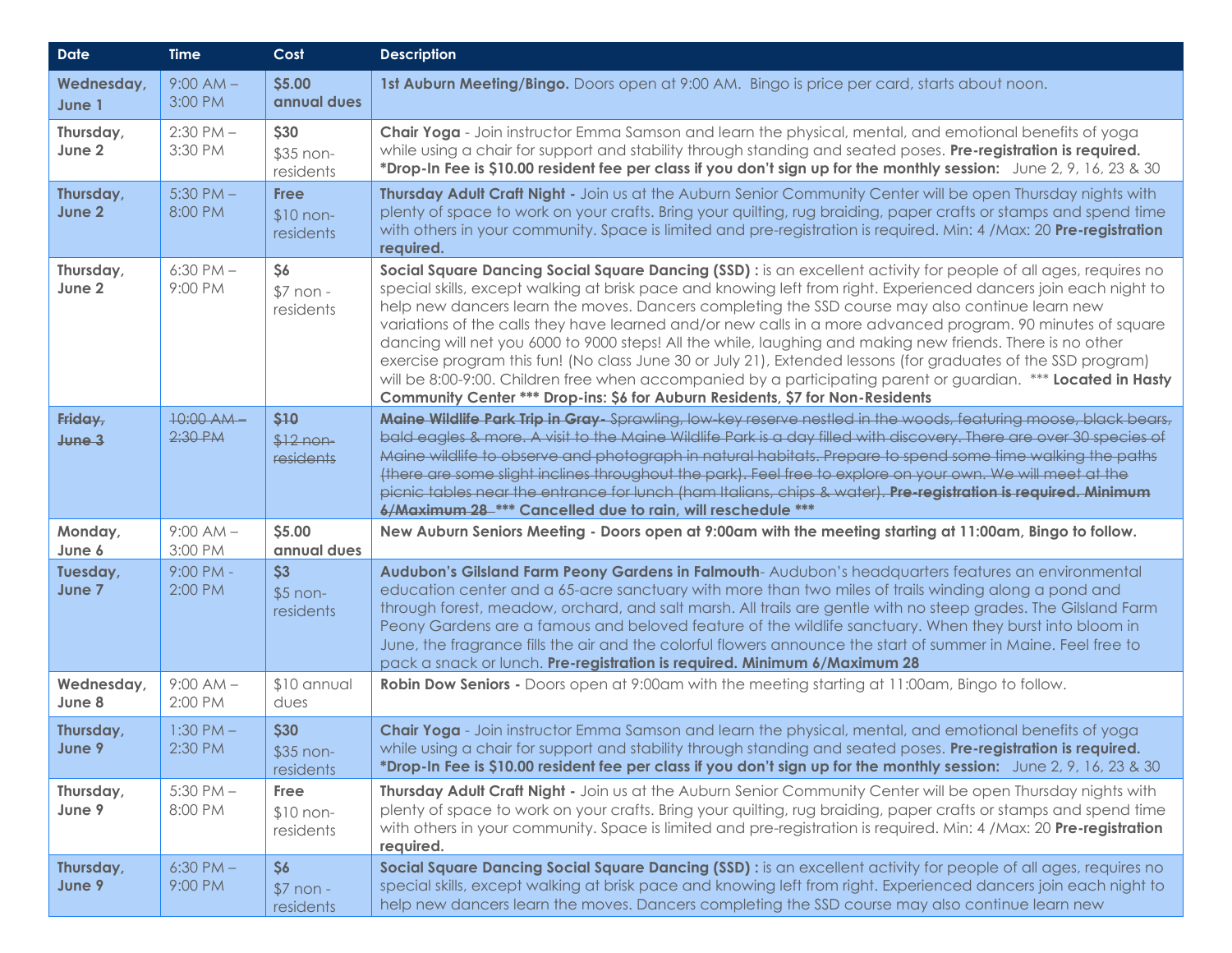|                                                           |                          |                                                     | variations of the calls they have learned and/or new calls in a more advanced program. 90 minutes of square<br>dancing will net you 6000 to 9000 steps! All the while, laughing and making new friends. There is no other<br>exercise program this fun! (No class June 30 or July 21), Extended lessons (for graduates of the SSD program)<br>will be 8:00-9:00. Children free when accompanied by a participating parent or guardian. *** Located in Hasty<br>Community Center *** Drop-ins: \$6 for Auburn Residents, \$7 for Non-Residents                                                                                                                                                                                                                                                                                                                                            |  |
|-----------------------------------------------------------|--------------------------|-----------------------------------------------------|------------------------------------------------------------------------------------------------------------------------------------------------------------------------------------------------------------------------------------------------------------------------------------------------------------------------------------------------------------------------------------------------------------------------------------------------------------------------------------------------------------------------------------------------------------------------------------------------------------------------------------------------------------------------------------------------------------------------------------------------------------------------------------------------------------------------------------------------------------------------------------------|--|
| Friday,<br>June 10                                        | $9:00 AM -$<br>12:00 PM  | Free<br>$$1 non-$<br>residents                      | Drop in Day / Lawn Games- Cribbage, Mahjong, crafts - you name it! The Auburn Senior Community Center<br>will be open with complimentary coffee, tea and plenty of games and puzzles, or you can bring your own.<br>Come get together with friends or make new ones. Weather permitting, we will have lawn games outside!                                                                                                                                                                                                                                                                                                                                                                                                                                                                                                                                                                |  |
| Friday,<br><b>June 10</b>                                 | $10:00 AM -$<br>11:00 AM | <b>Free</b>                                         | Tech Talk Friday - Have a technology question? A device you want to know more about? If so, this program is<br>for you! Once a month, come chat with Donna, Adult Services Manager at the Auburn Public Library. Pre-<br>registration helpful.                                                                                                                                                                                                                                                                                                                                                                                                                                                                                                                                                                                                                                           |  |
| Monday,<br>June 13                                        | $9:00 AM -$<br>3:00 PM   | \$5.00<br>annual dues                               | New Auburn Seniors Meeting - Doors open at 9:00am with the meeting starting at 11:00am, Bingo to follow.                                                                                                                                                                                                                                                                                                                                                                                                                                                                                                                                                                                                                                                                                                                                                                                 |  |
| Monday,<br>June <sub>13</sub><br><i><b>*CANCELLED</b></i> | $6:00$ PM $-$<br>8:00 PM | \$10<br>$$12$ non-<br>residents                     | Ricker Hill Sunset Yoga. We'll take a trip on our minibus to Ricker Hill in Turner for gentle yoga with Emma. Take<br>in gorgeous views and smells of the orchard while the sun sets over the mountains. Ages: 18+ (16+ with parent<br>consent) Pre-registration is required. Minimum 6/Maximum 14.                                                                                                                                                                                                                                                                                                                                                                                                                                                                                                                                                                                      |  |
| Tuesday,<br>June 14                                       | 9:00 AM                  | \$3<br>$$5$ non-<br>residents                       | Hike - Riverfront Woods Preserve, Yarmouth. Explore our local hiking locations. Minibus Transportation<br>\$3.00/resident; \$5.00 non-resident OR meet at location for free. Pre-registration required. Minimum 6/Maximum<br>14.                                                                                                                                                                                                                                                                                                                                                                                                                                                                                                                                                                                                                                                         |  |
| Tuesday,<br>June 14                                       | 12:00 PM -<br>2:00 PM    | <b>Free</b>                                         | Macrame Planter Activity Kits - Free for Auburn residents ages 60 and over, these activity kits are fun for<br>everyone and can be done from home, with a small group of friends, or grandkids! Pre-registration required.                                                                                                                                                                                                                                                                                                                                                                                                                                                                                                                                                                                                                                                               |  |
| Wednesday,<br>June 15                                     | $9:00 AM -$<br>3:00 PM   | <b>Free</b>                                         | Auburn Recreation Senior BBQ - Open to all seniors! Free coffee and donuts served at 9:00 AM. Lawn games<br>led by USM OT students will be held in the softball field. A BBQ lunch of burgers, hot dogs, chips, beverages,<br>and dessert to be served around noon. Pre-registration required.                                                                                                                                                                                                                                                                                                                                                                                                                                                                                                                                                                                           |  |
| Thursday,<br>June 16                                      | $9:45 AM -$              | \$2 shuttle<br>\$2.00 per<br>game/shoes<br>included | Just-In-Time Recreation Bowling Trip in Lewiston Let's go bowling! You can take the bus from the Auburn Senior<br>Community Center OR meet up there. Once at the bowling alley, games will be \$2.00 each / shoe rental<br>included. If you plan on taking the bus we will leave at 9:45 AM Return time based on when people are done<br>bowling. Pre-registration is required. Minimum 6/Maximum 14. Cost: \$2.00 transportation fee (bowling, extra<br>\$2.00 per game, includes shoe rental) *** 10-pin and candlepin ***                                                                                                                                                                                                                                                                                                                                                             |  |
| Thursday,<br>June 16                                      | $1:30$ PM $-$<br>2:30 PM | \$30<br>\$35 non-<br>residents                      | Chair Yoga - Join instructor Emma Samson and learn the physical, mental, and emotional benefits of yoga<br>while using a chair for support and stability through standing and seated poses. Pre-registration is required.<br>*Drop-In Fee is \$10.00 resident fee per class if you don't sign up for the monthly session: June 2, 9, 16, 23 & 30                                                                                                                                                                                                                                                                                                                                                                                                                                                                                                                                         |  |
| Thursday,<br>June 16                                      | $5:30$ PM $-$<br>8:00 PM | <b>Free</b><br>$$10 non-$<br>residents              | Thursday Adult Craft Night - Join us at the Auburn Senior Community Center will be open Thursday nights with<br>plenty of space to work on your crafts. Bring your quilting, rug braiding, paper crafts or stamps and spend time<br>with others in your community. Space is limited and pre-registration is required. Min: 4 /Max: 20 Pre-registration<br>required.                                                                                                                                                                                                                                                                                                                                                                                                                                                                                                                      |  |
| Thursday,<br>June 16                                      | $6:30$ PM $-$<br>9:00 PM | \$6<br>$$7$ non -<br>residents                      | Social Square Dancing Social Square Dancing (SSD) : is an excellent activity for people of all ages, requires no<br>special skills, except walking at brisk pace and knowing left from right. Experienced dancers join each night to<br>help new dancers learn the moves. Dancers completing the SSD course may also continue learn new<br>variations of the calls they have learned and/or new calls in a more advanced program. 90 minutes of square<br>dancing will net you 6000 to 9000 steps! All the while, laughing and making new friends. There is no other<br>exercise program this fun! (No class June 30 or July 21), Extended lessons (for graduates of the SSD program)<br>will be 8:00-9:00. Children free when accompanied by a participating parent or guardian. *** Located in Hasty<br>Community Center *** Drop-ins: \$6 for Auburn Residents, \$7 for Non-Residents |  |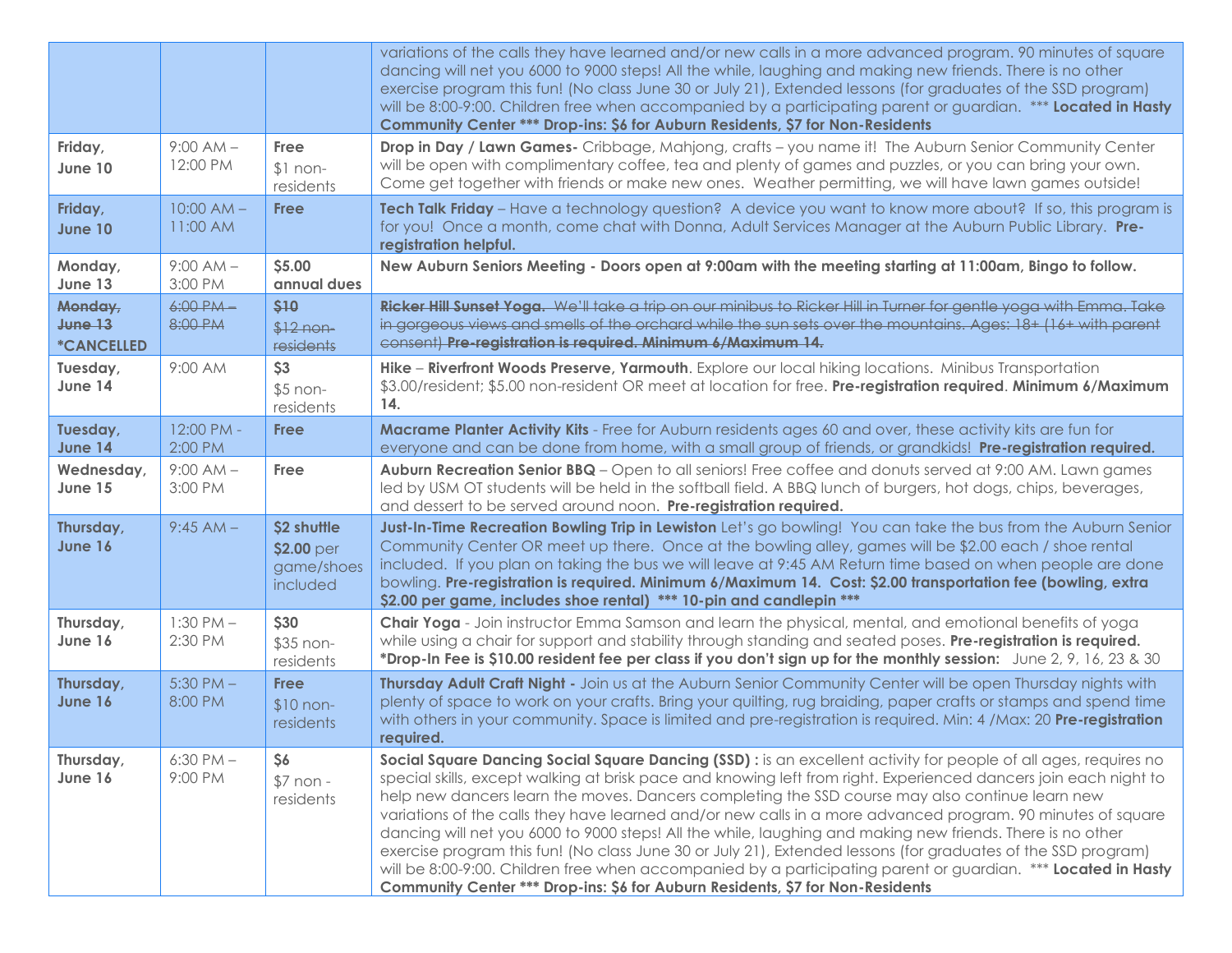| Friday, June<br>17                                          | $1:00$ PM -<br>3:00 PM   |                                 | Age-Friendly Box Car Movie - Join Auburn's Age Friendly Committee for the movie Dolphin Tale! Bring the<br>grandkids as it is the first full day of summer vacation for kids in Auburn. This is the first full day of summer Arrive<br>at noon to decorate a cardboard box car to watch the movie "drive-in" style (grade 5 & under). Popcorn,<br>cookies & beverages provided. REGISTRATION REQUIRED: call Jamie at 333.6601 X2108<br>Generously sponsored by Poisson & Sons Auto Care Inc.                                                                                                                                                                                                                                                                                                                                                                                             |
|-------------------------------------------------------------|--------------------------|---------------------------------|------------------------------------------------------------------------------------------------------------------------------------------------------------------------------------------------------------------------------------------------------------------------------------------------------------------------------------------------------------------------------------------------------------------------------------------------------------------------------------------------------------------------------------------------------------------------------------------------------------------------------------------------------------------------------------------------------------------------------------------------------------------------------------------------------------------------------------------------------------------------------------------|
| Monday,<br>June 20                                          | $9:00 AM -$<br>3:00 PM   | \$5.00<br>annual dues           | New Auburn Seniors Meeting - Doors open at 9:00am with the meeting starting at 11:00am, Bingo to follow.                                                                                                                                                                                                                                                                                                                                                                                                                                                                                                                                                                                                                                                                                                                                                                                 |
| Tuesday,<br><b>June 21</b>                                  | $9:00 AM -$<br>2:00 PM   | \$5<br>$$7$ non-<br>residents   | Michaels / Christmas tree Shops / Olive Garden in Augusta. Let's see what kind of Spring surprises we can find<br>at these two great home and craft stores! You will have about an hour at each location. Once we have<br>worked up an appetite, we will head over to Olive Garden for a delicious Italian meal with a great family<br>atmosphere. Pre-registration is required. Minimum 6/Maximum 14. Price includes transportation Only.                                                                                                                                                                                                                                                                                                                                                                                                                                               |
| Wednesday,<br>June 22                                       | $9:00 AM -$<br>2:00 PM   | \$10 annual<br>dues             | Robin Dow Seniors - Doors open at 9:00am with the meeting starting at 11:00am, Bingo to follow.                                                                                                                                                                                                                                                                                                                                                                                                                                                                                                                                                                                                                                                                                                                                                                                          |
| Thursday,<br>June 23                                        | $1:30$ PM $-$<br>2:30 PM | \$30<br>\$35 non-<br>residents  | Chair Yoga - Join instructor Emma Samson and learn the physical, mental, and emotional benefits of yoga<br>while using a chair for support and stability through standing and seated poses. Pre-registration is required.<br>*Drop-In Fee is \$10.00 resident fee per class if you don't sign up for the monthly session: June 2, 9, 16, 23 & 30                                                                                                                                                                                                                                                                                                                                                                                                                                                                                                                                         |
| Thursday,<br>June 23                                        | $5:30$ PM $-$<br>8:00 PM | Free<br>$$10 non-$<br>residents | Thursday Adult Craft Night - Join us at the Auburn Senior Community Center will be open Thursday nights with<br>plenty of space to work on your crafts. Bring your quilting, rug braiding, paper crafts or stamps and spend time<br>with others in your community. Space is limited and pre-registration is required. Min: 4 /Max: 20 Pre-registration<br>required.                                                                                                                                                                                                                                                                                                                                                                                                                                                                                                                      |
| Thursday,<br>June <sub>23</sub><br><i><b>*CANCELLED</b></i> | $6:30$ PM $-$<br>9:00 PM | \$6<br>$$7 non-$<br>residents   | Social Square Dancing Social Square Dancing (SSD) : is an excellent activity for people of all ages, requires no<br>special skills, except walking at brisk pace and knowing left from right. Experienced dancers join each night to<br>help new dancers learn the moves. Dancers completing the SSD course may also continue learn new<br>variations of the calls they have learned and/or new calls in a more advanced program. 90 minutes of square<br>dancing will net you 6000 to 9000 steps! All the while, laughing and making new friends. There is no other<br>exercise program this fun! (No class June 30 or July 21), Extended lessons (for graduates of the SSD program)<br>will be 8:00-9:00. Children free when accompanied by a participating parent or guardian. *** Located in Hasty<br>Community Center *** Drop-ins: \$6 for Auburn Residents, \$7 for Non-Residents |
| Friday,<br>June 24                                          | $9:00 AM -$<br>12:00 PM  | Free<br>$$1 non-$<br>residents  | Drop in Day / Lawn Games- Cribbage, Mahjong, crafts - you name it! The Auburn Senior Community Center<br>will be open with complimentary coffee, tea and plenty of games and puzzles, or you can bring your own.<br>Come get together with friends or make new ones. Weather permitting we will have lawn games outside!                                                                                                                                                                                                                                                                                                                                                                                                                                                                                                                                                                 |
| Monday,<br>June 27                                          | $9:00 AM -$<br>3:00 PM   | \$5.00<br>annual dues           | New Auburn Seniors Meeting - Doors open at 9:00am with the meeting starting at 11:00am, Bingo to follow.                                                                                                                                                                                                                                                                                                                                                                                                                                                                                                                                                                                                                                                                                                                                                                                 |
| Tuesday,<br>June 28                                         | 9:00 AM                  | \$3<br>$$5$ non-<br>residents   | Hike - Vaughn Woods, Hallowell. Explore our local hiking locations. Minibus Transportation \$3.00/resident; \$5.00<br>non-resident OR meet at location for free. Pre-registration required. Minimum 6/Maximum 14.                                                                                                                                                                                                                                                                                                                                                                                                                                                                                                                                                                                                                                                                        |
| Tuesday,<br>June 28                                         | 12:00 PM -<br>2:00 PM    | <b>Free</b>                     | Patriotic Sand Art Activity Kits - Free for Auburn residents ages 60 and over, these activity kits are fun for<br>everyone and can be done from home, with a small group of friends, or grandkids! Pre-registration required.                                                                                                                                                                                                                                                                                                                                                                                                                                                                                                                                                                                                                                                            |
| Wednesday,<br>June 29                                       | 10:00 AM<br>MEET UP      | \$8                             | Tabers Mini Golf and Ice Cream in Auburn- lay a round of mini golf with your friends with a view of Lake Auburn<br>and have a small ice cream after. No experience necessary, just bring your sense of humor and a smile. This<br>trip we will all MEET at Tabers, there will be no bus transportation. Pre-registration is required. Maximum 28.<br>Includes one round of golf and a small ice cream. No transportation provided.                                                                                                                                                                                                                                                                                                                                                                                                                                                       |